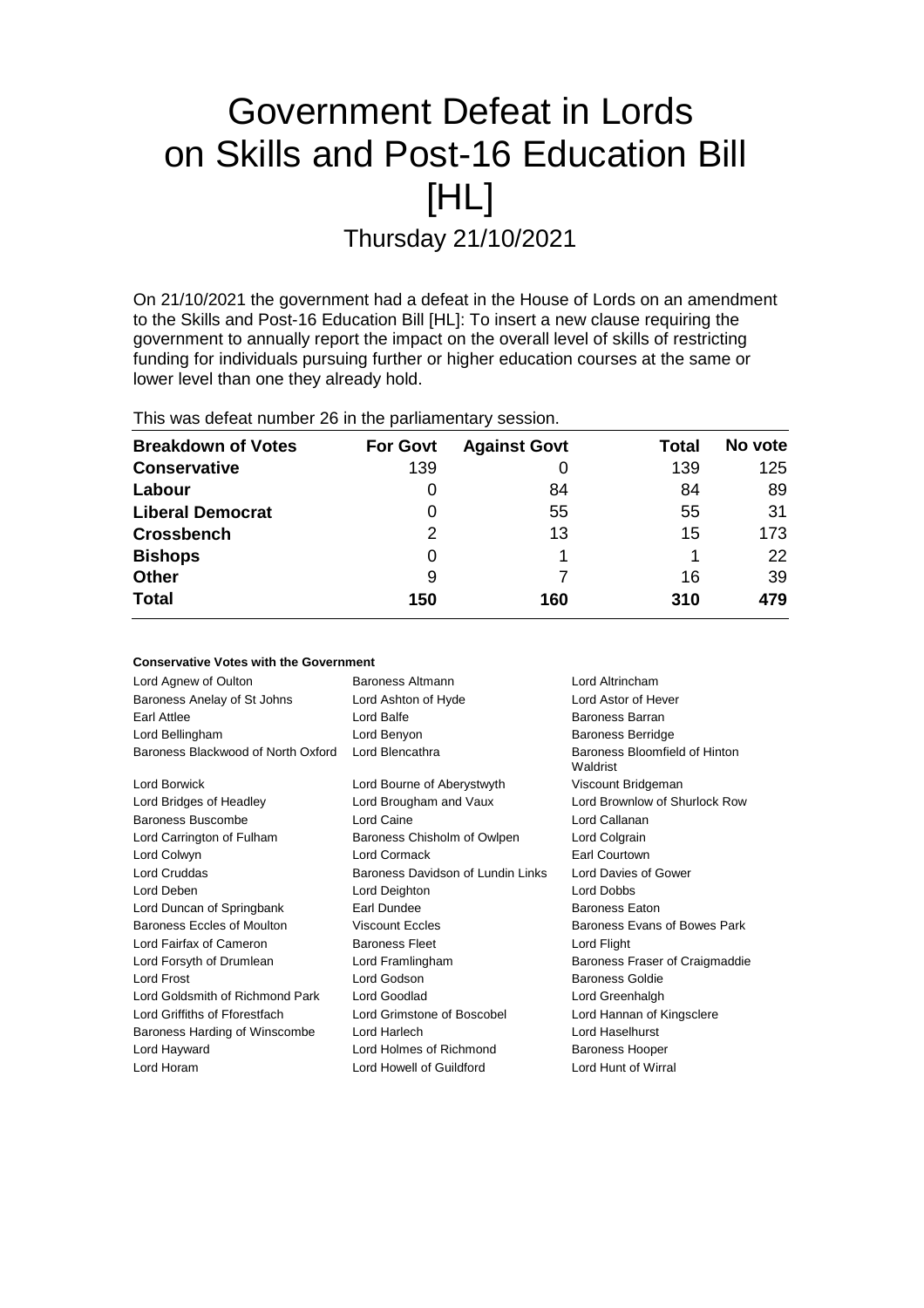Viscount Younger of Leckie

Lord James of Blackheath Baroness Jenkin of Kennington Lord Jopling Lord Kamall Lord King of Bridgwater Lord Kirkhope of Harrogate Lord Lancaster of Kimbolton Lord Lang of Monkton Lord Lansley Lord Leigh of Hurley Lord Lingfield Lord Lucas Lord Mackay of Clashfern **Baroness Manzoor Lord McColl of Dulwich** Baroness McGregor-Smith Lord McLoughlin **Baroness Meyer** Baroness Morgan of Cotes Lord Moylan Lord Moynihan Lord Naseby **Lord Nash Baroness Neville-Jones** Lord Nash Baroness Neville-Jones Baroness Neville-Rolfe **Baroness Nicholson of Winterbourne** Lord O'Shaughnessy Lord Parkinson of Whitley Bay Baroness Pidding Theorem Cord Polak Lord Popat Lord Porter of Spalding Lord Randall of Uxbridge Baroness Rawlings **Lord Reay Lord Reay Baroness Redfern** Lord Ribeiro Viscount Ridley Lord Risby Lord Robathan Baroness Rock Baroness Sanderson of Welton Lord Sandhurst Lord Sarfraz Lord Sassoon Baroness Scott of Bybrook Baroness Seccombe Lord Selkirk of Douglas Baroness Shackleton of Belgravia Lord Sharpe of Epsom Lord Sheikh Lord Sherbourne of Didsbury Lord Shinkwin Lord Smith of Hindhead Lord Spencer of Alresford Baroness Stedman-Scott Lord Stewart of Dirleton Baroness Stowell of Beeston Baroness Stroud Controller and Suri Lord Taylor of Holbeach Viscount Trenchard Lord True Baroness Vere of Norbiton **Baroness Verma** Lord Vinson Lord Wei Lord Wharton of Yarm Lord Willetts Baroness Williams of Trafford Lord Wolfson of Tredegar Lord Young of Cookham

### **Conservative Votes against the Government**

### **Labour Votes with the Government**

**Labour Votes against the Government**

**Lord Adonis Lord Alli Baroness Amos** Lord Anderson of Swansea **Baroness Andrews** Baroness Armstrong of Hill Top Lord Bassam of Brighton **Lord Berkeley Baroness Blake of Leeds Baroness Blake of Leeds** Lord Boateng Lord Bradley Lord Browne of Ladyton Lord Carter of Coles **Baroness Chakrabarti** Baroness Chapman of Darlington Baroness Cohen of Pimlico **Lord Collins of Highbury** Baroness Corston Lord Davies of Brixton **Lord Davies of Oldham** Baroness Donaghy Baroness Drake **Lord Elder** Lord Elder **Lord Faulkner of Worcester** Lord Foulkes of Cumnock Lord Glasman Baroness Golding Lord Griffiths of Burry Port Lord Grocott Viscount Hanworth Lord Harris of Haringey Lord Haworth Baroness Hayman of Ullock Baroness Hayter of Kentish Town Baroness Healy of Primrose Hill Lord Hendy Baroness Henig **Example 20** Lord Hollick **Lord Hollick** Lord Howarth of Newport Lord Hunt of Kings Heath Lord Jones **Baroness Jones of Whitchurch** Baroness Jones of Whitchurch Lord Jordan Lord Kennedy of Southwark Lord Khan of Burnley Baroness Lawrence of Clarendon Lord Layard Lord Levy Lord Liddle Baroness Lister of Burtersett Lord Mandelson Baroness McIntosh of Hudnall Lord McKenzie of Luton Lord McNicol of West Kilbride Baroness Merron **Baroness Merron Communist Construction** Lord Monks **Baroness Osamor** Lord Pendry **Baroness Pitkeathley Baroness Pitkeathley Lord Ponsonby of Shulbrede** Baroness Prosser **Baroness Quin** Baroness Quin Baroness Ramsay of Cartvale Baroness Ritchie of Downpatrick Lord Rosser **Baroness Sherlock** Baroness Sherlock Lord Sikka **Baroness Smith of Basildon** Lord Snape

Viscount Stansgate **Baroness Thornton** Controller Lord Touhig

Lord Maxton Lord McAvoy Lord McConnell of Glenscorrodale